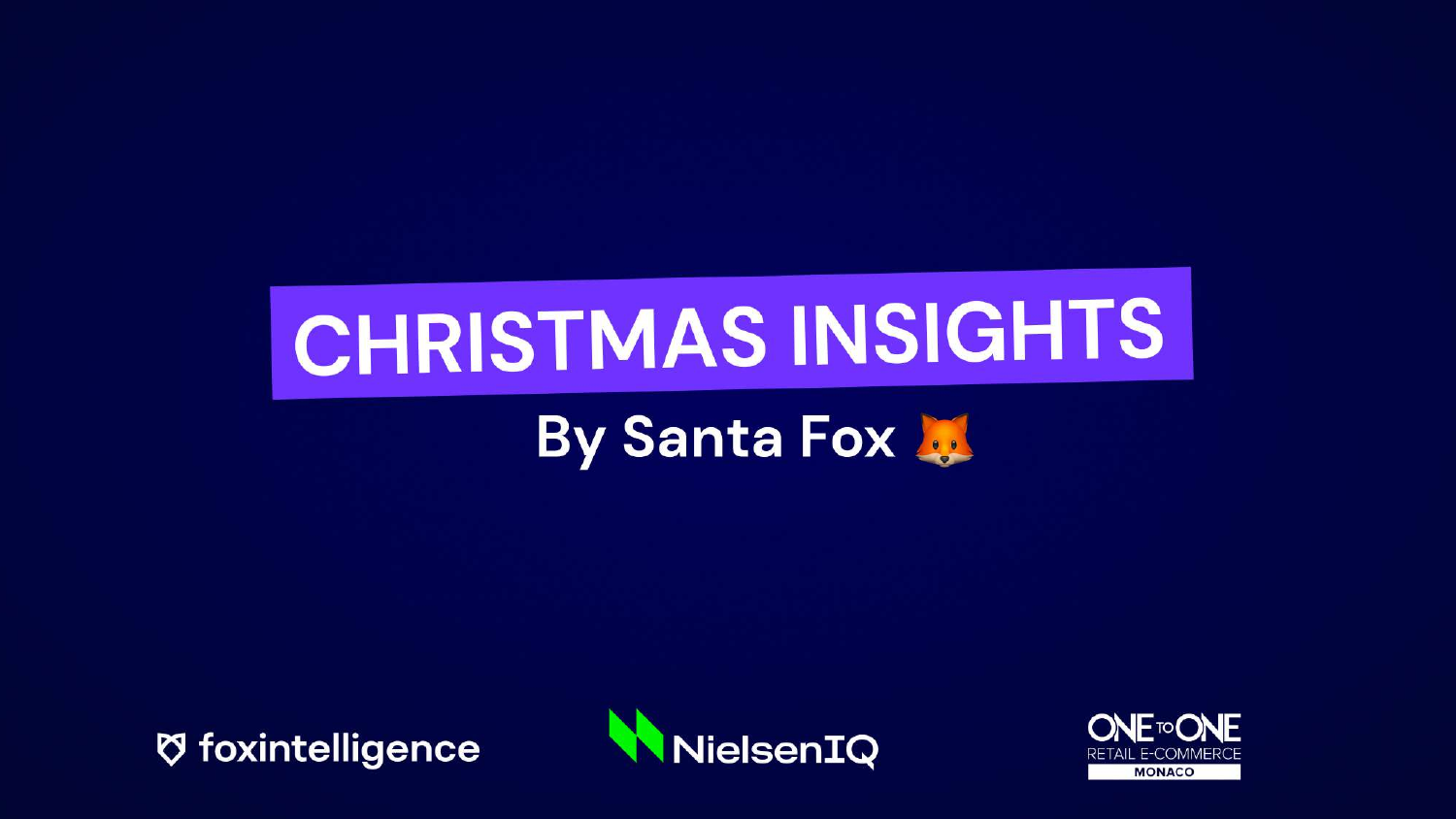

**On 600K e-shoppers in France, UK, Spain and Germany between November 1st and December 19, 2021.** 

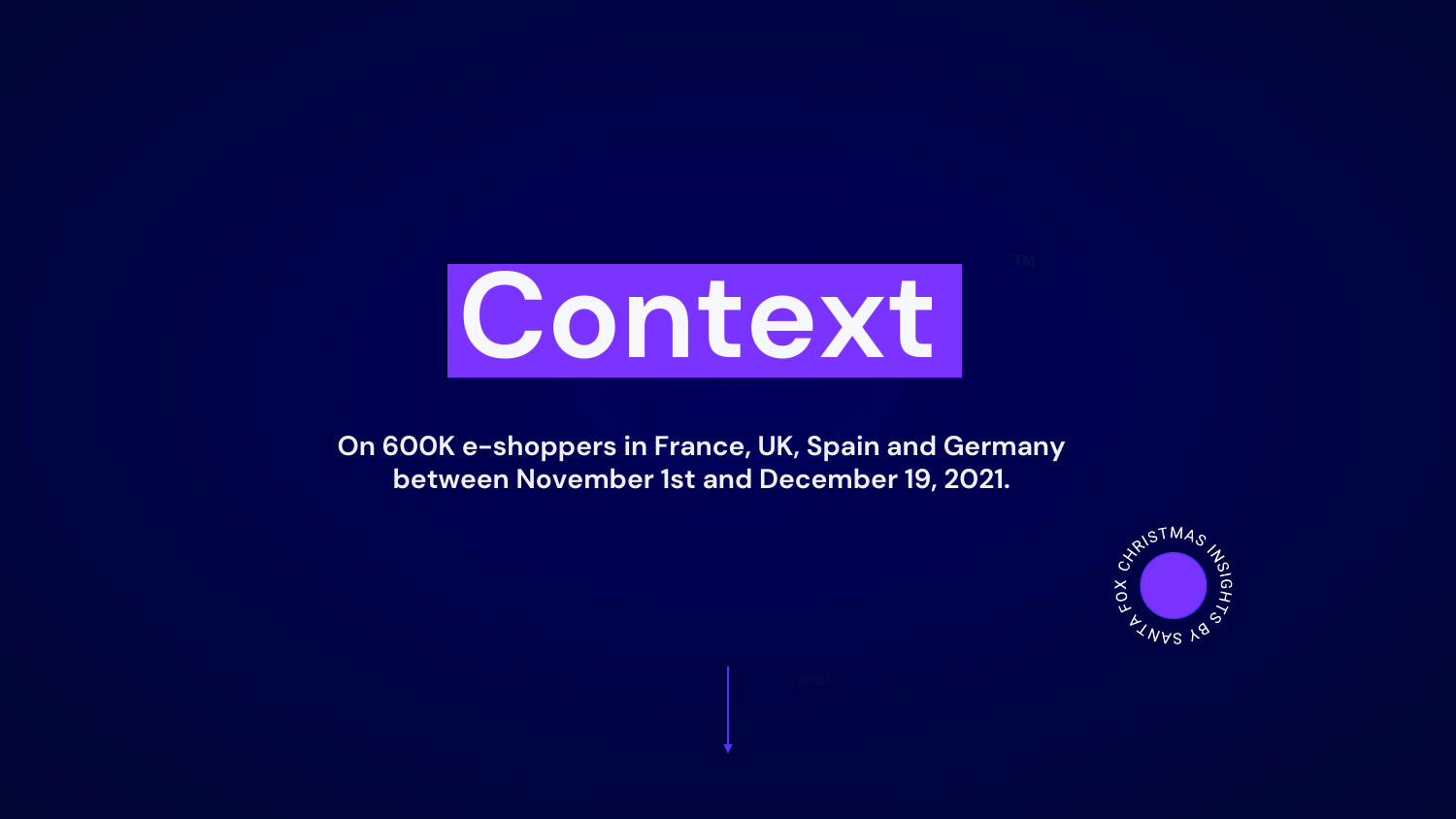### **Market shares**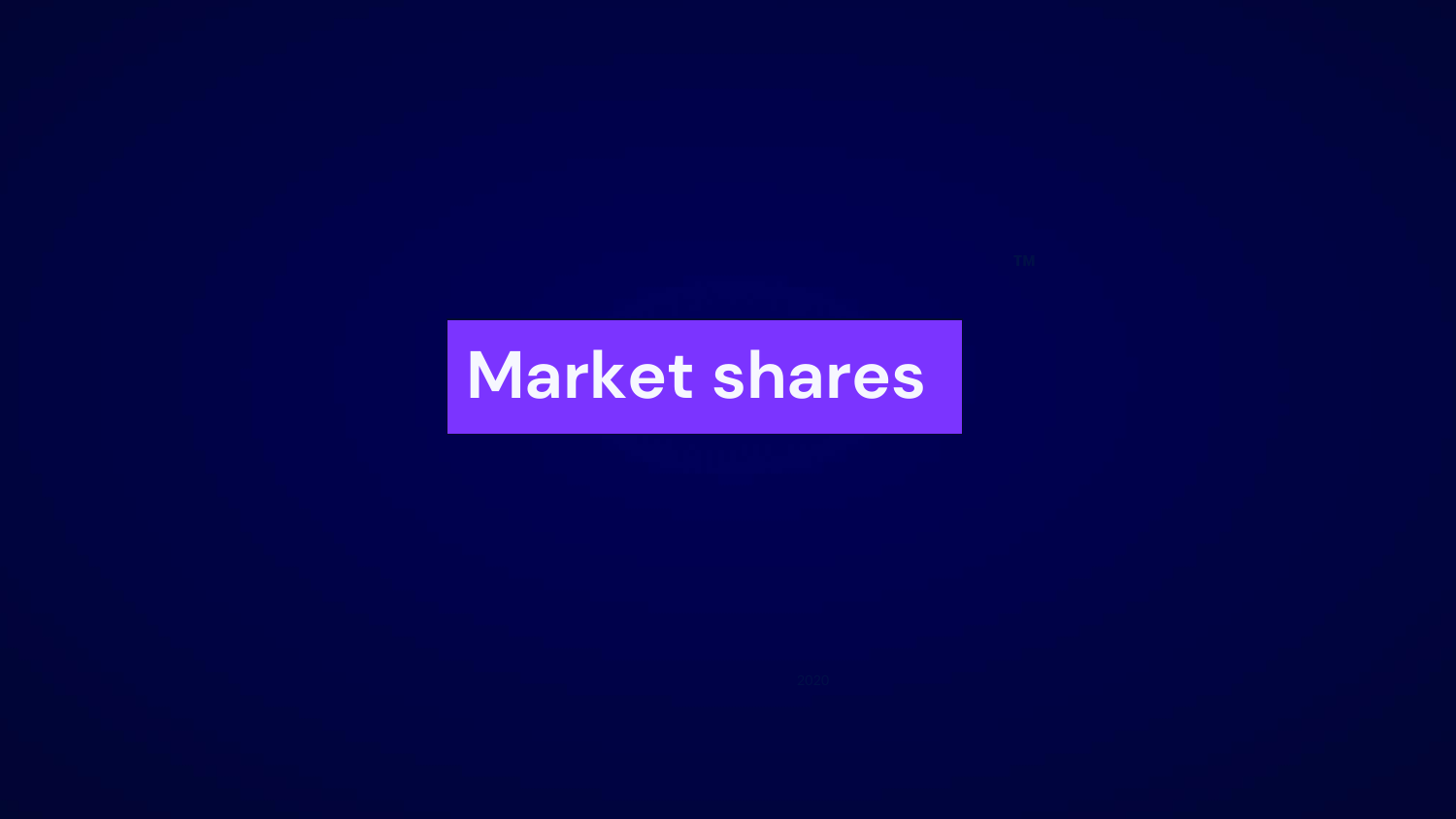**In France, more than 1/4 of online sales are placed on Amazon as its market share reaches 28%, +3pp YoY**



*On the French e-commerce market, in value (€), all categories combined, on a scope of 251 e-retailers including marketplaces. Between November 1st and December 19th.*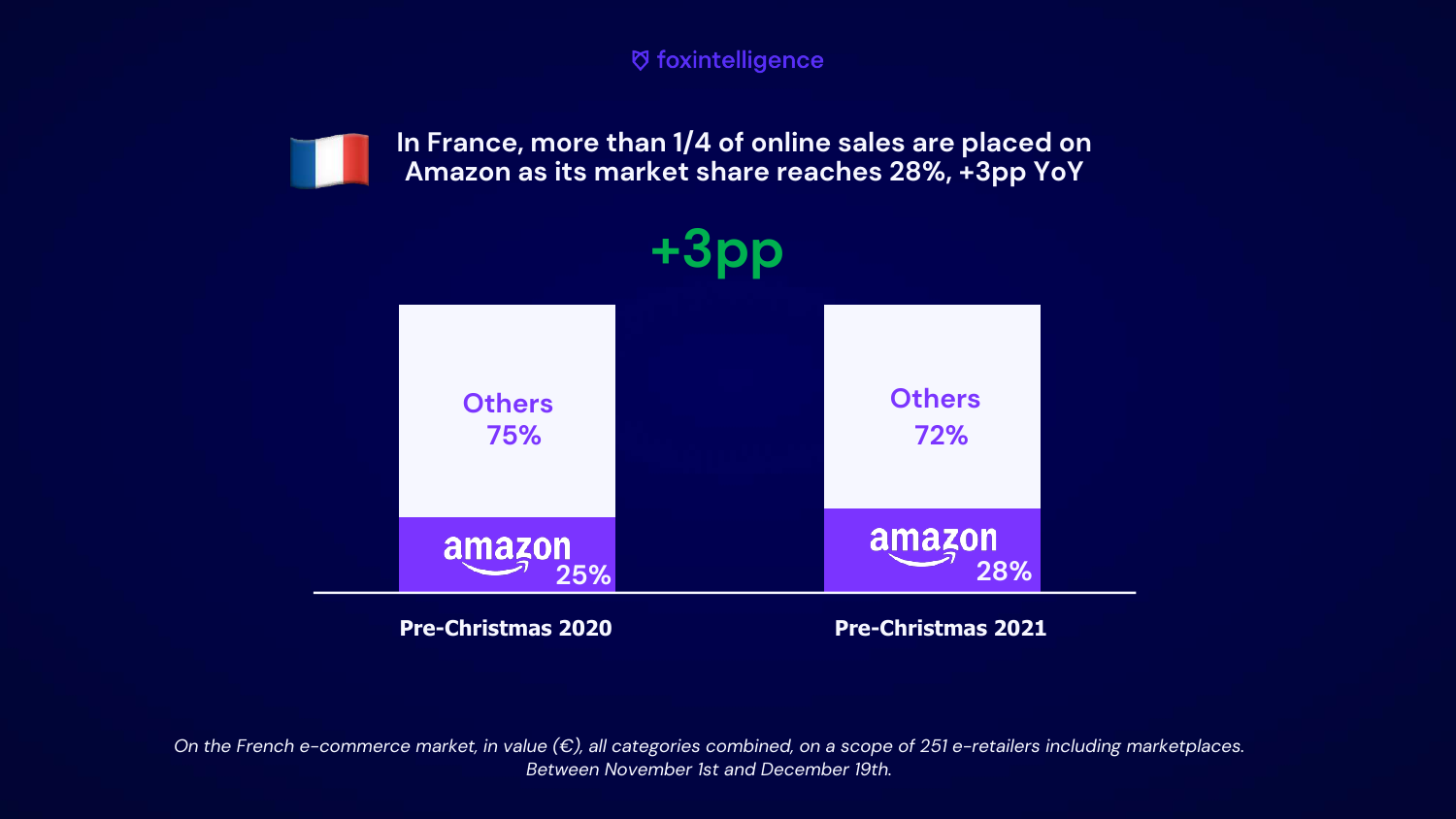

**In the UK, Amazon's market share is +2pp YoY and reaches 43%**



*On the UK e-commerce market, in value (£), all categories combined, on a scope of 70 e-retailers including marketplaces. Between November 1st and December 19th.*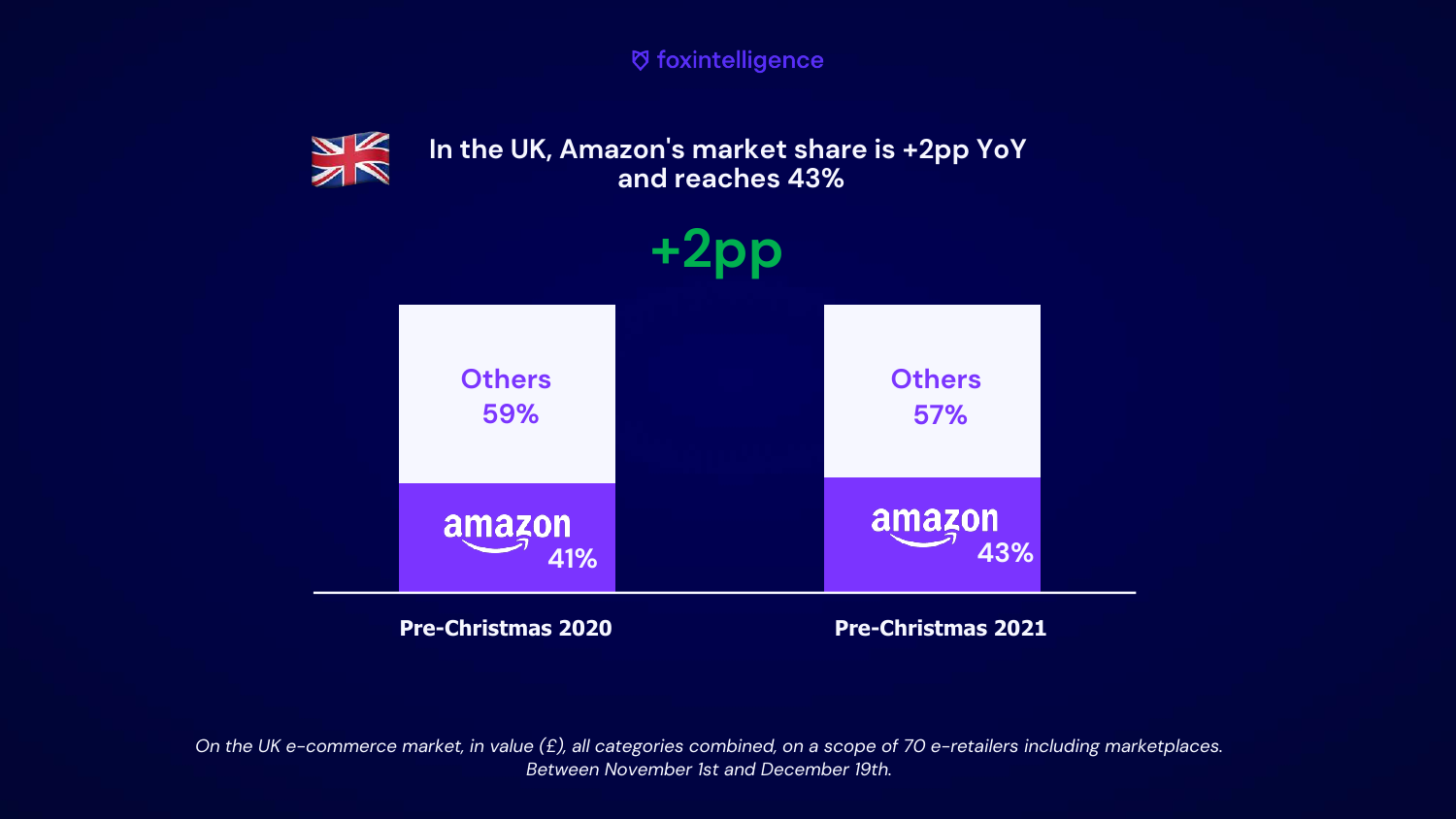

**Nearly half of all German online sales are being placed on Amazon during the pre-Christmas season, with 48% of market shares in both 2021 and 2020**



*On the German e-commerce market, in value (€), all categories combined, on a scope of 63 e-retailers including marketplaces.. Between November 1st and December 19th.*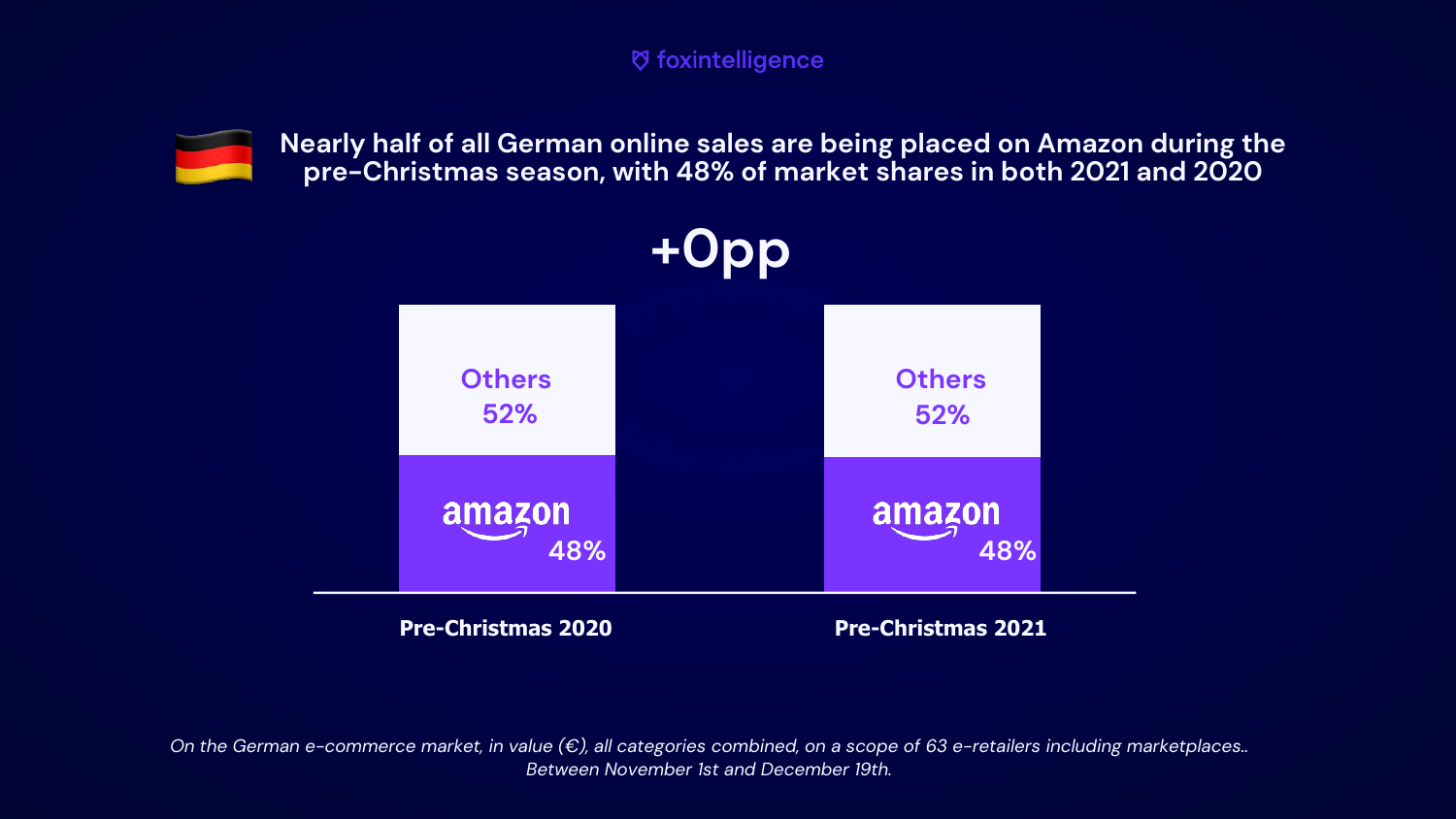

**Amazon reaches its highest market share in Spain with 50% of the online market but its dominant position is contested over time (-6p YoY)**



*On the Spanish e-commerce market, in value (€), all categories combined, on a scope of 43 e-retailers including marketplaces.. Between November 1st and December 19th.*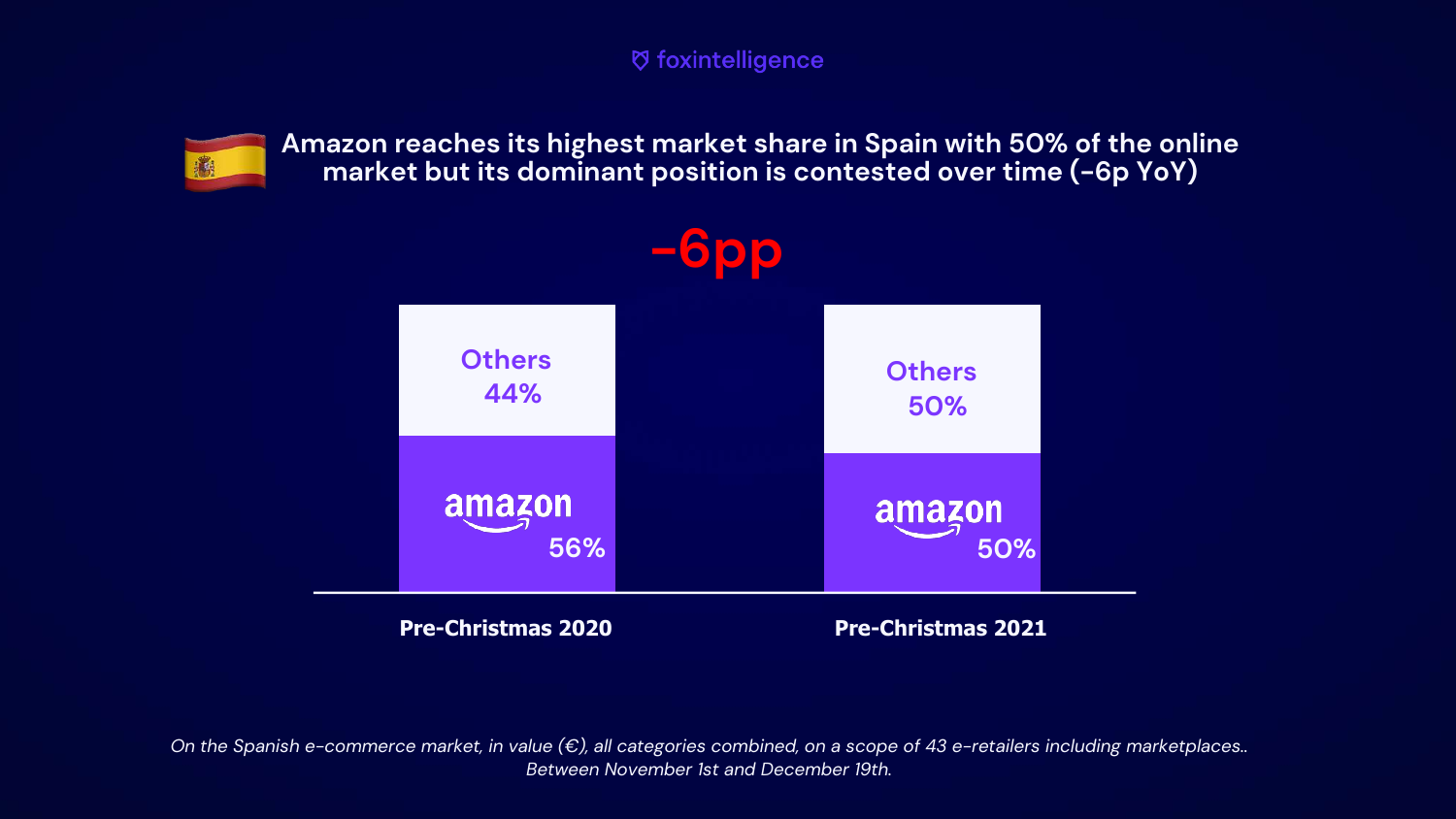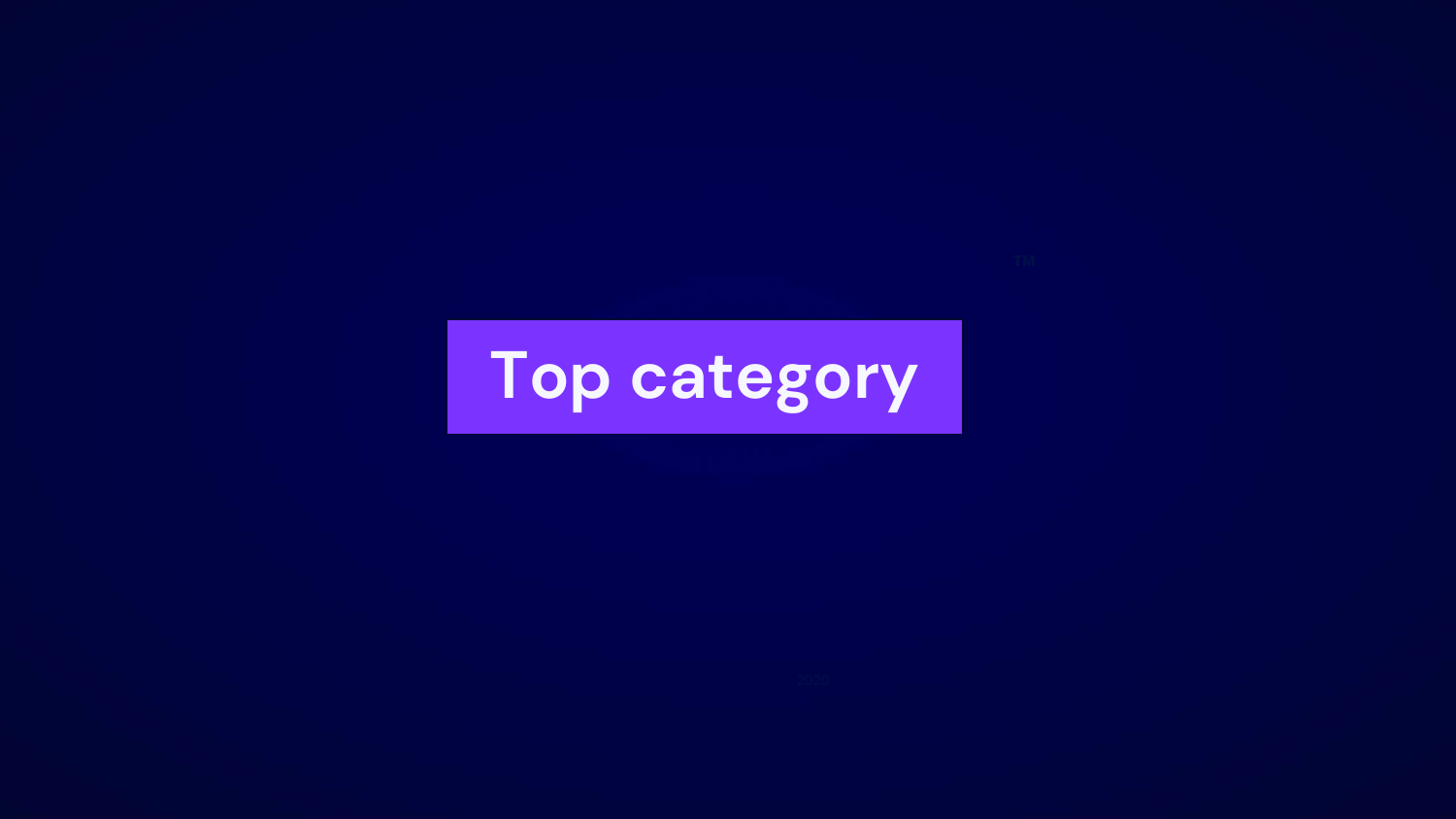

**Category mixes remain similar across EU4 as High Tech, Clothing and Home & Kitchen are the top categories purchased online in all countries**

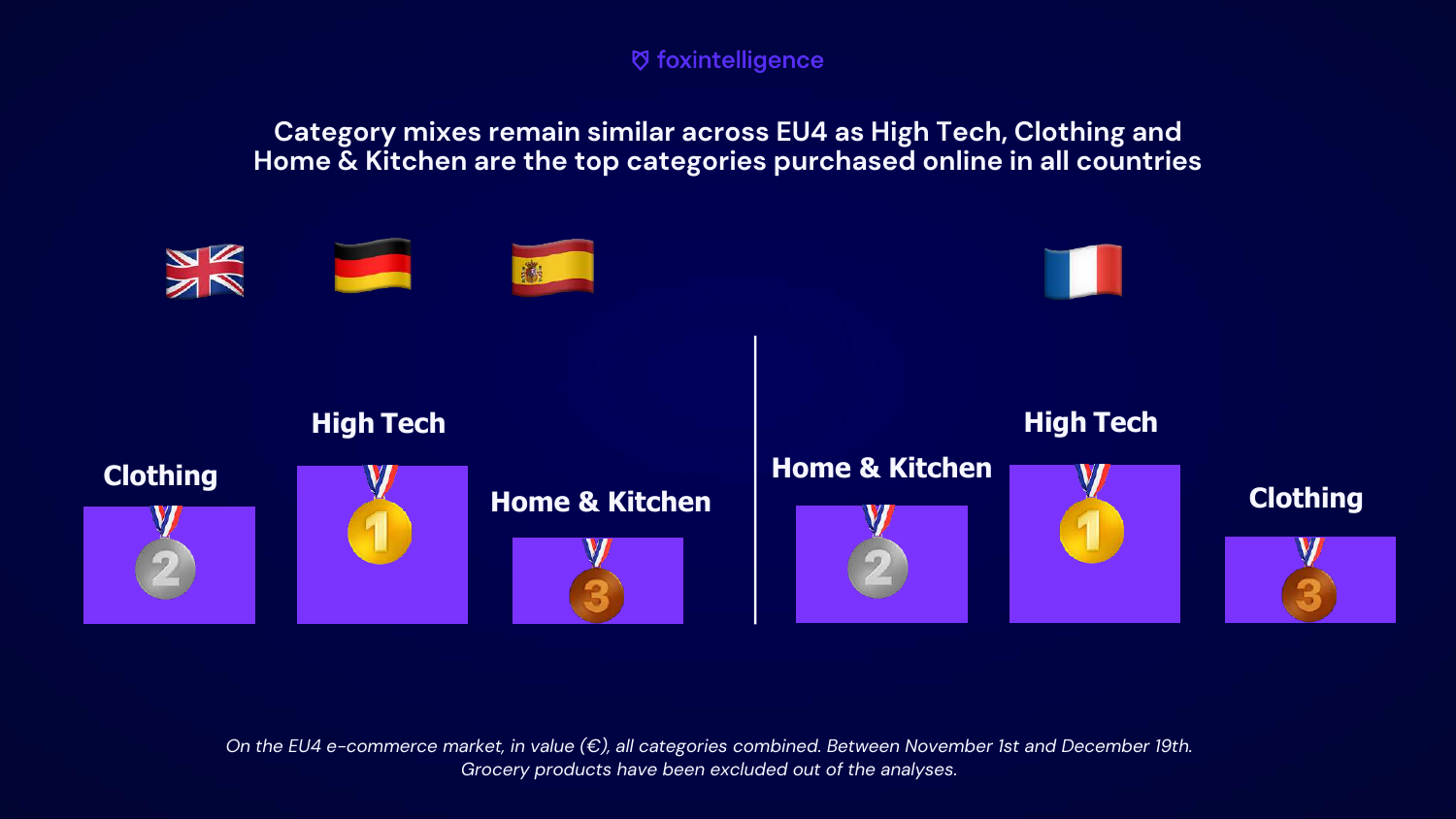## **Top 5 brands**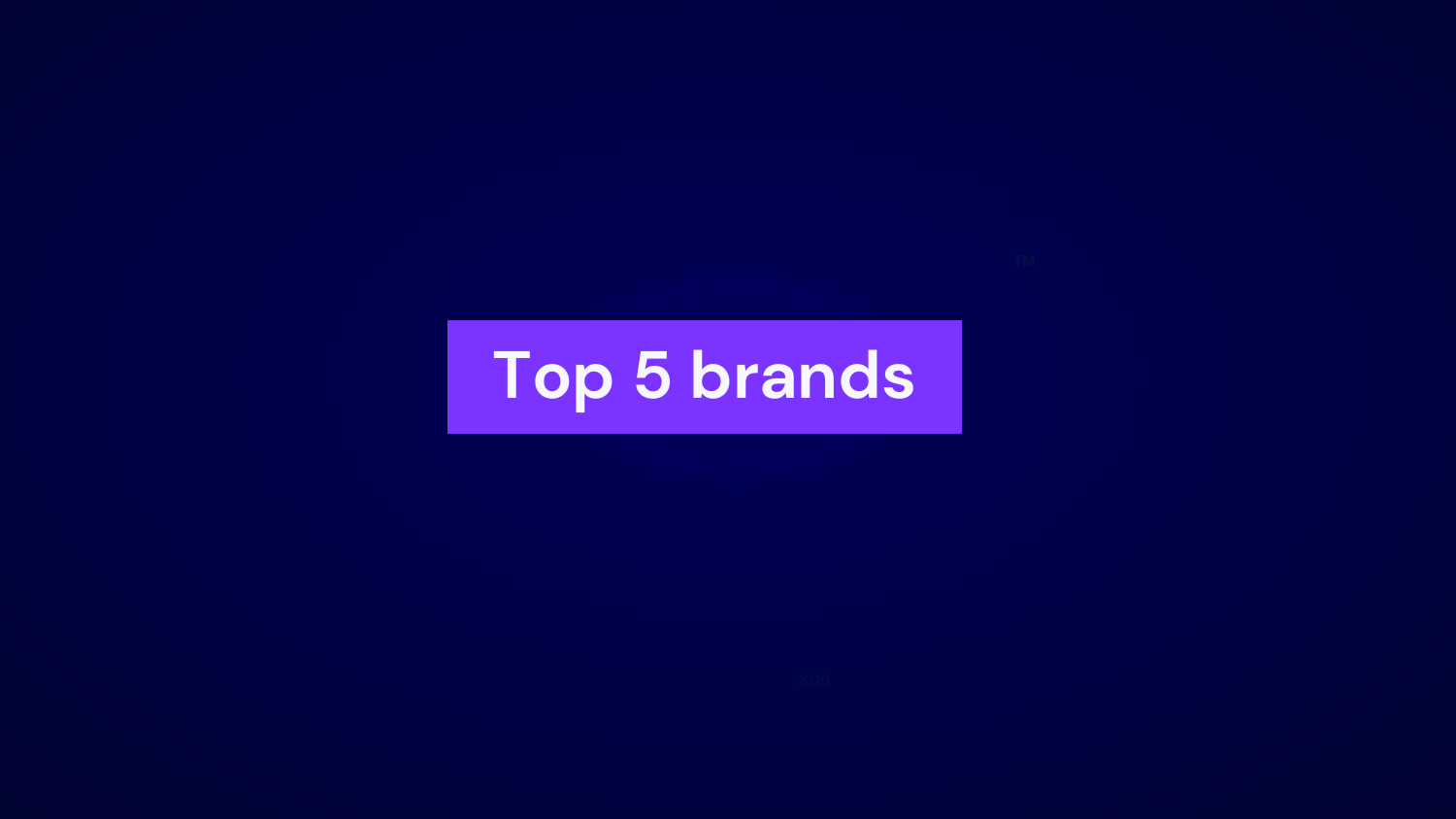

**In France, Apple is the #1 brand purchased online, ahead of Samsung and Ikea while Xiaomi and Nike complete the ranking**



*On the French e-commerce market, in value (€), all categories combined, on a scope of 251 e-retailers including marketplaces. Between November 1st and December 19th. Grocery products have been excluded out of the analyses*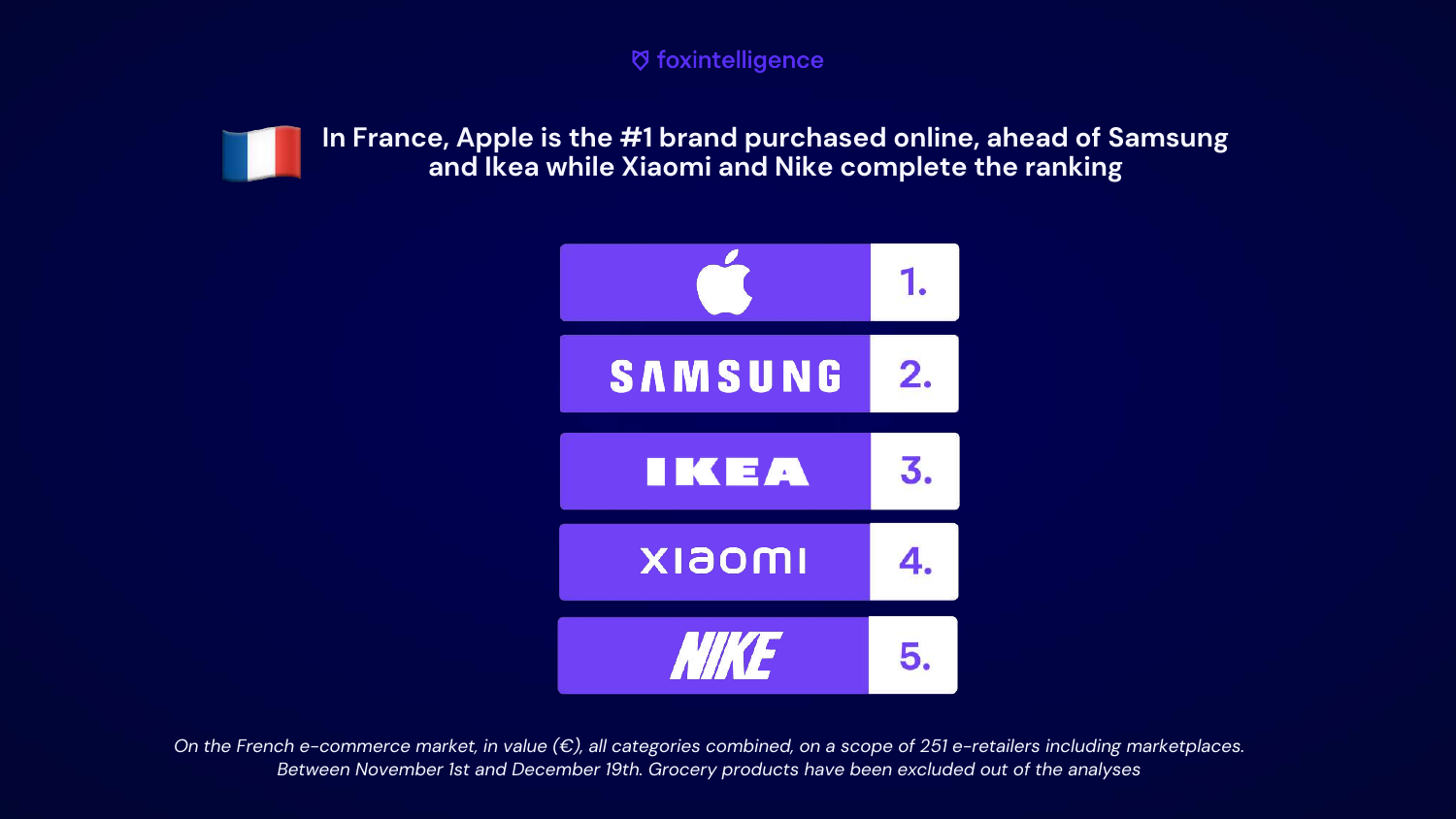

**In the UK, while Apple still remains leader, Fashion brands settle strong in the ranking and Nike, Pretty Little Thing and Asos Design are their top performers**



*On the UK e-commerce market, in value (£), all categories combined, on a scope of 70 e-retailers including marketplaces. Between November 1st and December 19th. Grocery products have been excluded out of the analyses*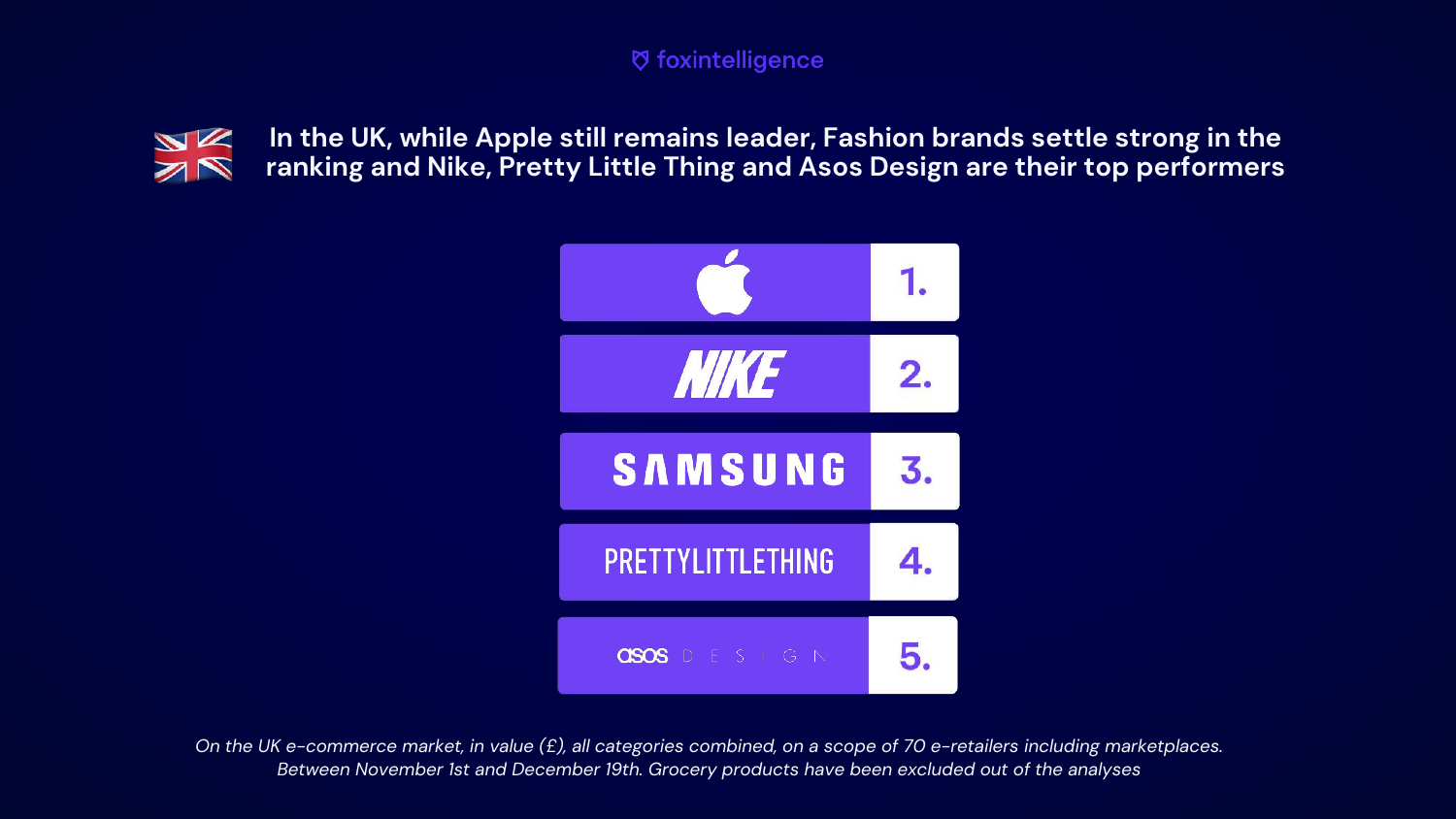

**In Germany, the inevitable Apple and Samsung are the leading brands but Sony and H&M also make it to the top of Germans' favorite brands. Nike is 5th**



*On the German e-commerce market, in value (€), all categories combined, on a scope of 63 e-retailers including marketplaces. Between November 1st and December 19th. Grocery products have been excluded out of the analyses*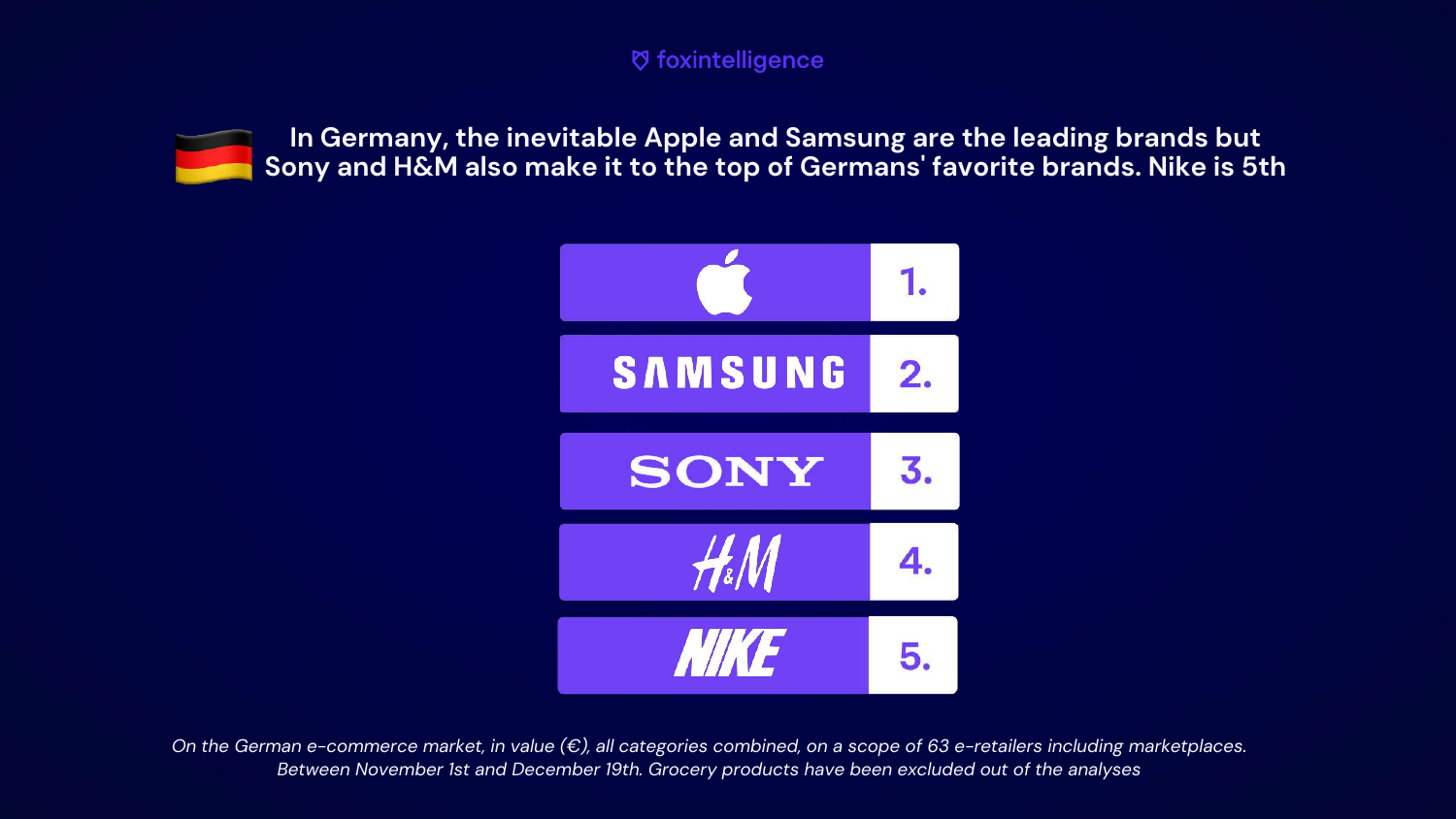

**In Spain, Xiaomi takes over Samsung at the second place, behind Apple. The phenomenom Shein is real as the brand reaches #4, ahead of Zara**



*On the Spanish e-commerce market, in value (€), all categories combined, on a scope of 43 e-retailers including marketplaces. Between November 1st and December 19th. Grocery products have been excluded out of the analyses*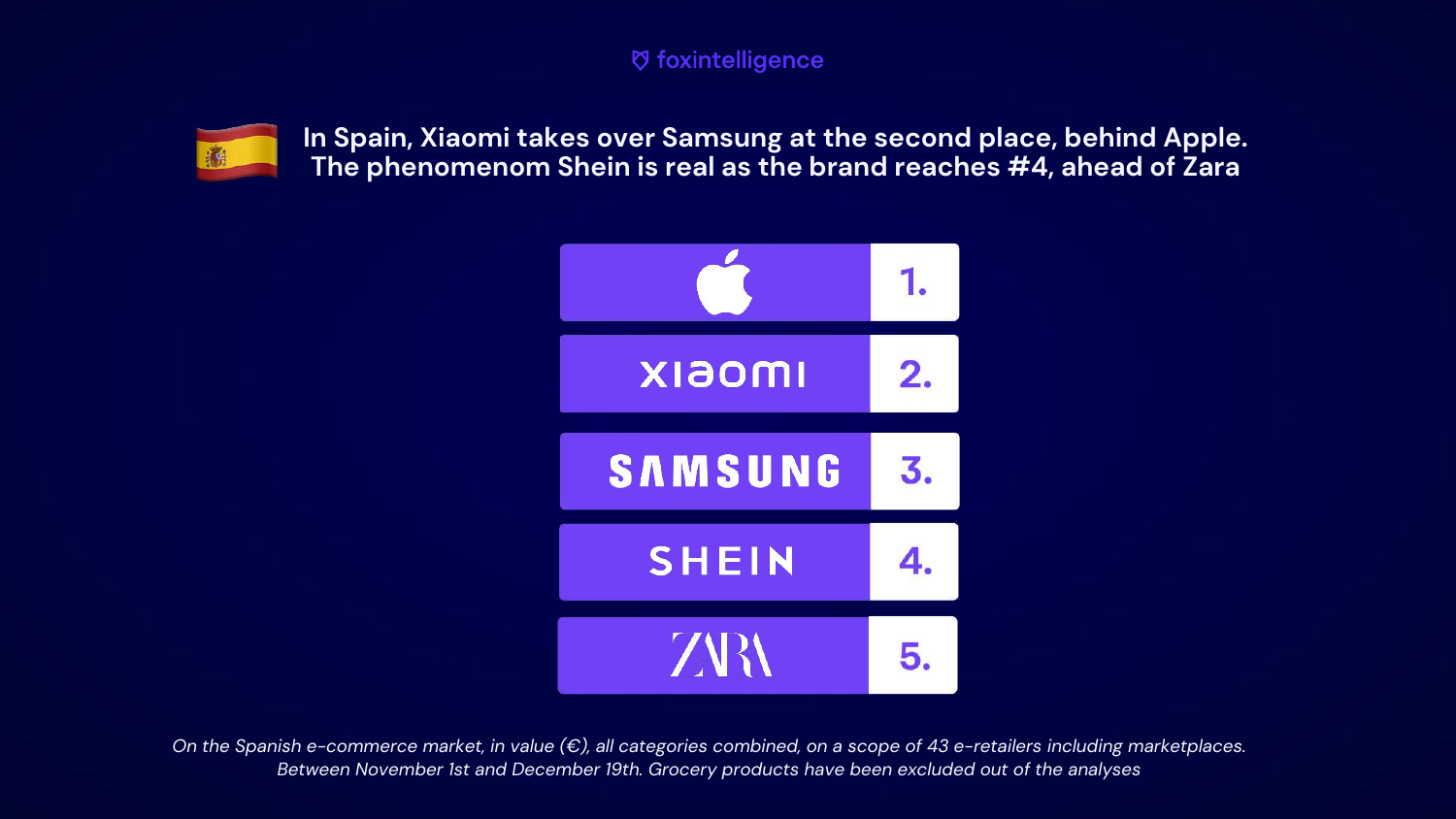## Top products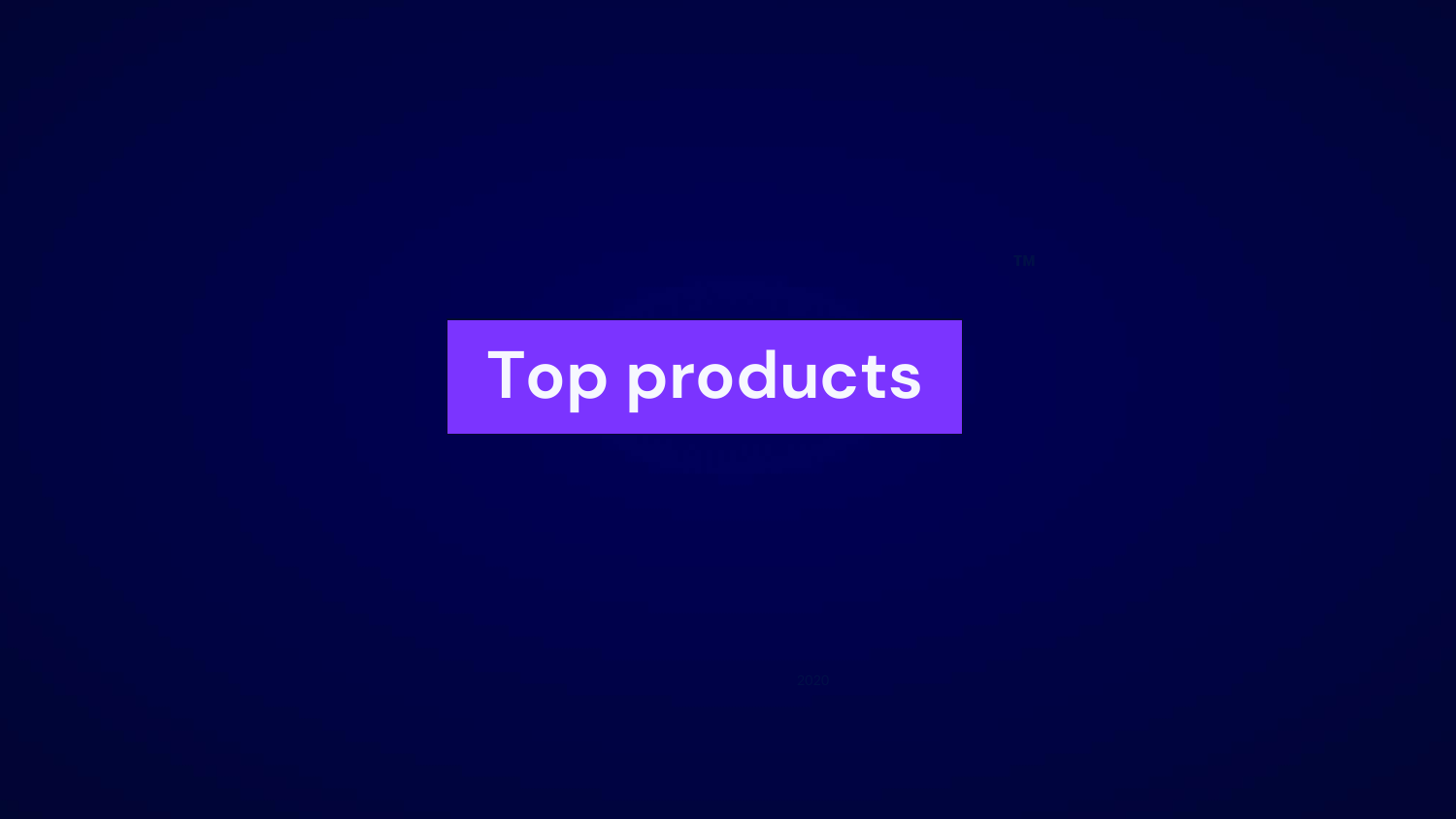

#### **Amazon's 3rd Generation Echo Dot and Fire TV Stick remain popular choices as the holiday season approaches**





#### **Amazon's 3rd Generation Echo Dot Fire TV Stick**

*On the EU4 e-commerce market, in volume of articles sold, all categories combined. Between November 1st and December 19th. Grocery products have been excluded out of the analyses*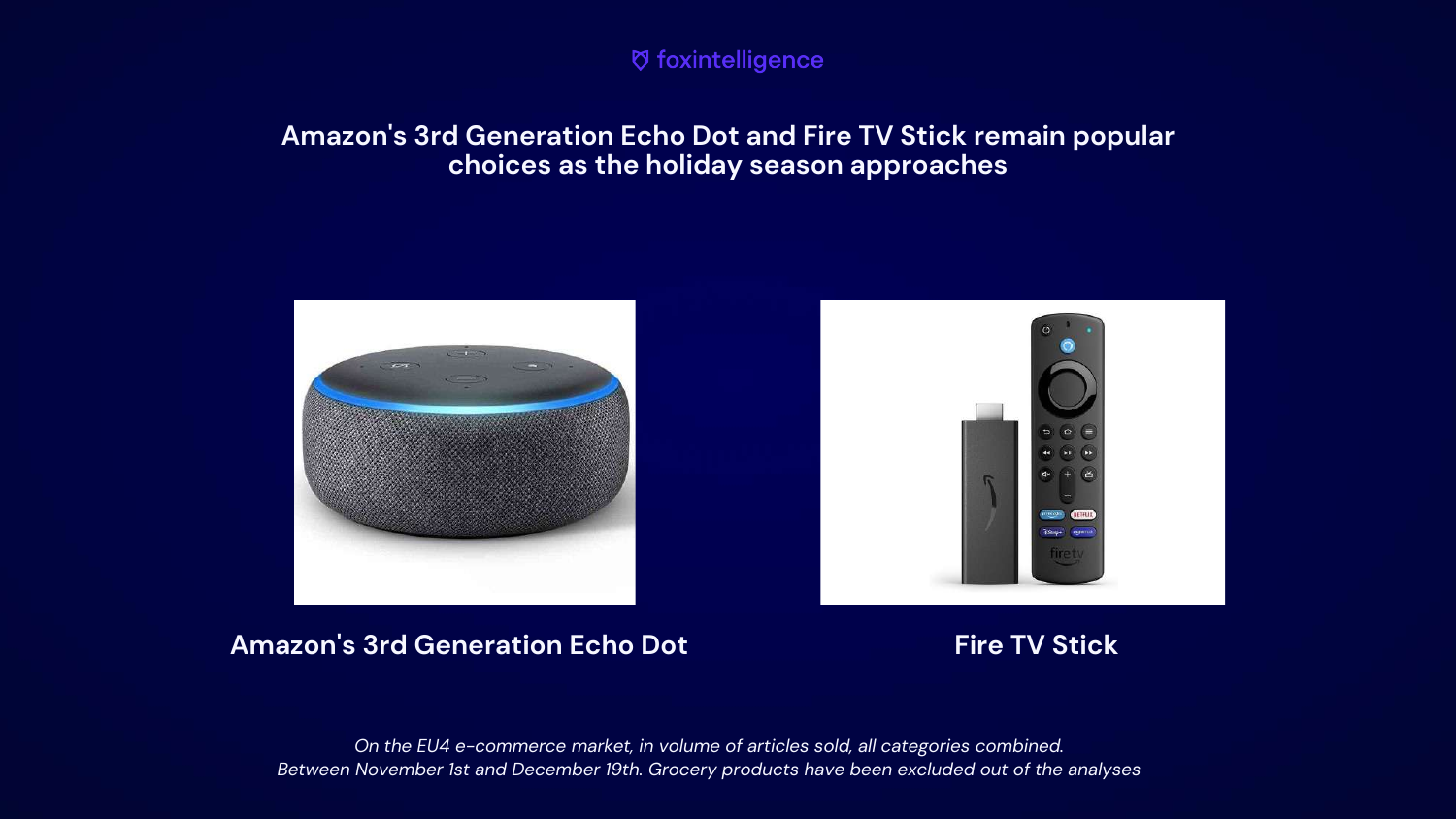#### Foxintelligence

### **The 1st SaaS platform for market & consumer intelligence**

- The most comprehensive data on e-commerce
- Weekly updates, since 2017
- From millions of e-receipts
- From the largest consumer panel in Europe (+600k active e-shoppers)

#### **[Book a demo](https://www.foxintelligence.io/demo/)**

| 9                     |                     |               |                              |                            |                                                                          |                   |                             |                               |  |
|-----------------------|---------------------|---------------|------------------------------|----------------------------|--------------------------------------------------------------------------|-------------------|-----------------------------|-------------------------------|--|
| ୦                     | Home                |               | Market Insights              | Ŵ                          | Selection & Distribution                                                 |                   | Shopper & Consumer Insights | 4 D                           |  |
| Hide filters          |                     |               |                              |                            |                                                                          |                   |                             |                               |  |
|                       |                     |               |                              |                            |                                                                          |                   |                             |                               |  |
|                       | Filters<br>0 active |               | Apply                        |                            | Merchants                                                                | ಕ<br>Brands       | Categories<br>s             | $\mathbf{a}\otimes\mathbf{a}$ |  |
| <b>Transactions</b>   |                     |               |                              | Market Shares per merchant |                                                                          |                   |                             |                               |  |
| Merchant              |                     |               | $\mathcal{P}$                |                            | $ $ iil<br>$\mathcal{A}^{\mathbb{C}}$<br>$\sim$<br>Calculated in Value v |                   |                             |                               |  |
| Marketplace sellers   |                     |               | $\left\langle \right\rangle$ |                            |                                                                          |                   |                             |                               |  |
| <b>Business Model</b> |                     |               | $\left\langle \right\rangle$ |                            | 100%                                                                     |                   |                             |                               |  |
| Merchant type         |                     |               | $\geq$                       |                            | 90%                                                                      |                   |                             |                               |  |
| Delivery              |                     |               | $\geq$                       |                            | 80%                                                                      |                   |                             |                               |  |
| Day of Week           |                     | $\geq$        |                              | 70%                        | 51%                                                                      | 51%               |                             |                               |  |
| Time of Day           |                     |               | $\geq$                       |                            | 60%                                                                      |                   |                             |                               |  |
| <b>Products</b>       |                     |               |                              | 50%                        |                                                                          |                   |                             |                               |  |
| <b>Brand</b><br>$\,$  |                     |               |                              | 40%                        | $3%$<br>$4%$                                                             | $\frac{3\%}{3\%}$ |                             |                               |  |
| Price Range<br>$\geq$ |                     |               |                              | 30%                        | 5%                                                                       | 5%<br>6%          |                             |                               |  |
| Category              |                     | $\mathcal{P}$ |                              | 20%                        | 6%                                                                       |                   |                             |                               |  |
| Size                  |                     |               | $\mathcal{P}$                |                            | 10%                                                                      | 24%               | 25%                         |                               |  |